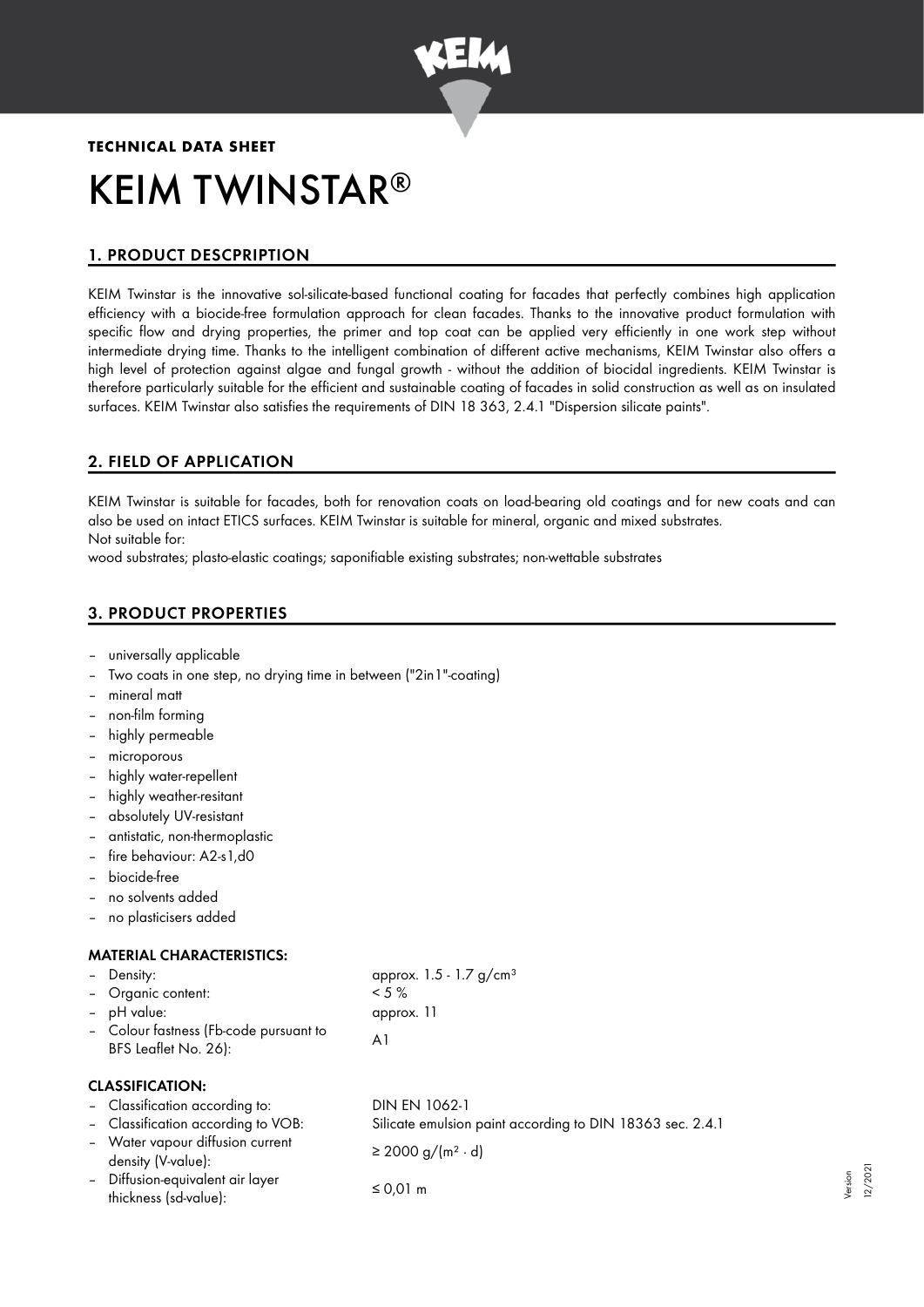| - Diffusion-equivalent air layer<br>thickness class:         | V1                                    |
|--------------------------------------------------------------|---------------------------------------|
| - Test standard Diffusion equivalent air<br>layer thickness: | <b>DIN EN ISO 7783</b>                |
| - Water permeability:                                        | ≤ 0,1 kg/(m <sup>2</sup> $\sqrt{}$ h) |
| - Water permeability rate class:                             | W <sub>3</sub>                        |
| - Test standard Water permeability<br>rate:                  | DIN EN 1062-3                         |
| - Gloss level at $85^\circ$ :                                | matt                                  |
| - Test standard Gloss level:                                 | ISO 2813                              |

#### COLOUR SHADES:

White, color tones only with pure mineral lightfast pigments. KEIM Twinstar can be tinted with KEIM PPF-Technology ® according to all common color collections. Please always check the color for correctness before application. Only use color shades from one tinting batch within a surface. When selecting the colour shade for ETICS, observe LRV ≥ 30.

## COMPOSITION:

Silicate and calcite fillers, sol-silicate mixture, water, titanium dioxide, water, polyacrylate, hydrophobing agents, stabilisers, thickeners, wetting agents, defoamers

## 4. APPLICATION INSTRUCTIONS

#### SUBSTRATE PREPARATION:

The substrate must be dry, sound, free from chalking, clean and dust-free. Loose parts of existing coatings must be removed mechanically or by high-pressure water jetting. Defective areas must be filled and texture-matched using a suitable repair material. Any sintered layers on new renders must be removed with KEIM Ätzflüssigkeit (lime remover) according to instructions. New render areas (repairs) are generally to be pretreated with KEIM Ätzflüssigkeit (lime remover) according to the specifications in the Technical Data Sheet. Algae, fungi or lichens must be removed professionally, thoroughly and without residues. After cleaning and drying of the surface, KEIM Algicid-Plus is used for disinfection. After a reaction time of at least 24 hours, the treated disinfected surface can be refinished.

Alternatively, biocide-free pre-treatment or cleaning is also possible:

In this case, KEIM Alkaclean is used for alkaline facade cleaning. The application is carried out according to the technical data sheet KEIM Alkaclean. Please note: Surfaces treated with KEIM Alkaclean must be rinsed with water. Direct reworking of the surfaces without re-washing is not possible. The instructions for waste water disposal and exposure time must be observed in accordance with the KEIM Alkaclean technical data sheet.

Dormant cracks in the substrate with a crack width of up to 0.25 mm can be coated without a separate additional coat. For dormant cracks in the substrate with a crack width of 0.25 to 0.5 mm, an additional coat of KEIM Twinstar must be applied before the actual coating.

#### APPLICATION CONDITIONS:

Ambient and substrate temperature  $\geq 5$  °C during application and drying. Do not apply in direct sunlight or on sun-heated substrates. Protect surfaces from direct sun, wind and rain during and after application.

#### PREPARATION OF MATERIAL:

Stir up KEIM Twinstar thoroughly before application.

#### APPLICATION:

KEIM Twinstar can be applied by brush, roller or airless spraying. For airless application, a nozzle ≥ 539 is recommended (without insertion filter). KEIM Twinstar is to be applied undiluted. To ensure proper function, an application quantity of at least 0.4 kg/m² must be observed. For a sufficient and homogeneous material application, it is recommended to apply the coating as follows:

1. Material application: Apply and spread the paint with the roller in a criss-cross pattern. (Approx. value: take up and distribute material approx. 3 - 4 times per m²).

2. Material application: Immediately after the first material application, apply additional material with the paint roller to the still wet paint layer, rolling vertically in one direction.

Note: Intermediate drying time: none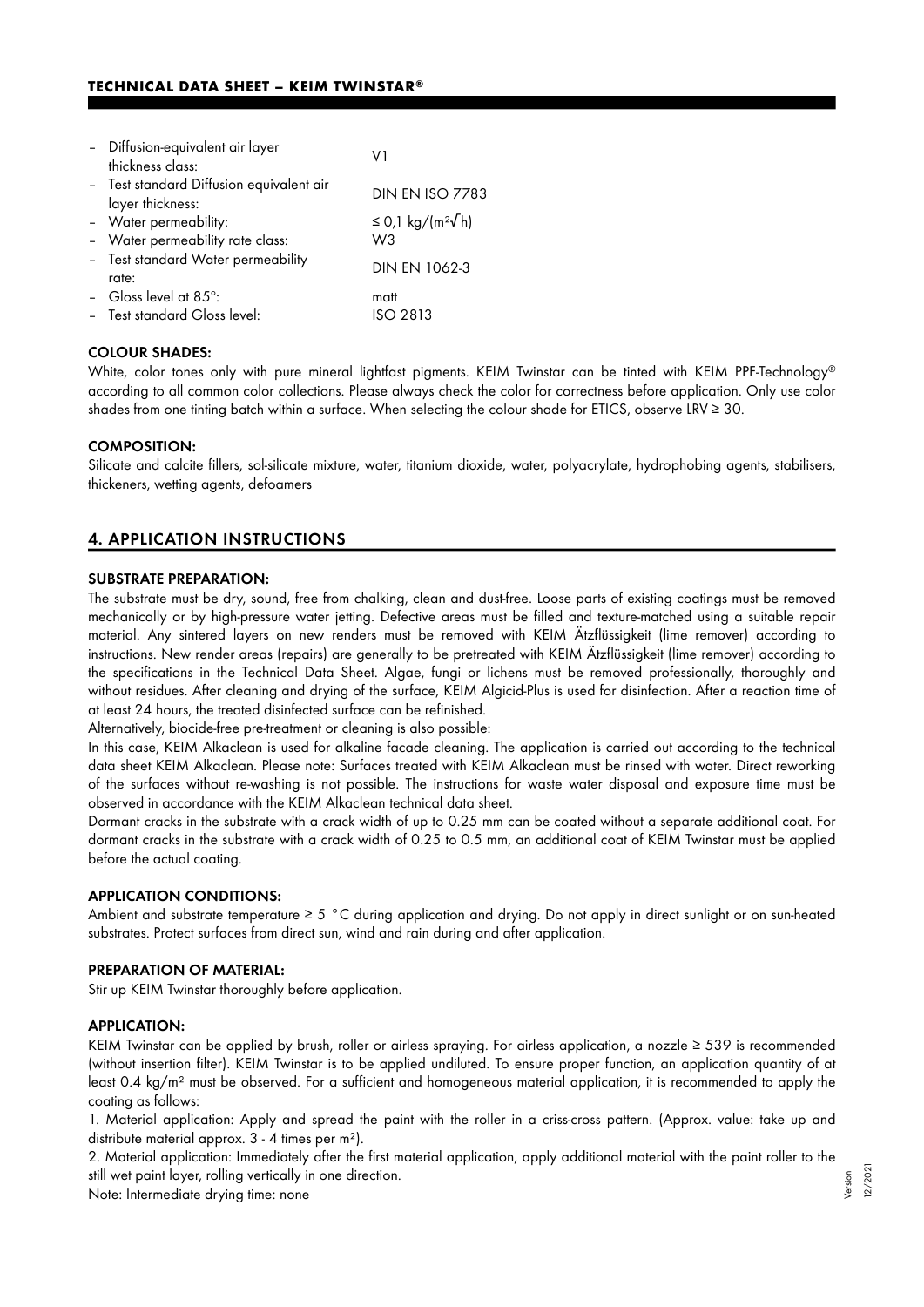#### DRYING TIME:

No intermediate drying time

#### CONSUMPTION:

approx. 0,45 kg/m² for a finished coated surface.

These material consumption values are guide values for smooth substrates. Exact consumption values must be determined by means of test areas.

#### CLEANING OF TOOLS:

Clean immediately with water.

## 5. PACKAGING

| <b>Container content</b> | Unit of measure | Quantity on pallet | Type of container |
|--------------------------|-----------------|--------------------|-------------------|
|                          | kg              | 32                 | bucket            |
|                          | kg              |                    | bucket            |
| 25                       | kg              | 80                 | bucket            |

## 6. STORAGE

| max. storage time | Storage conditions                                   |
|-------------------|------------------------------------------------------|
| 12 months         | cool<br>frost-free<br>keep container tightly sealed. |

#### STORAGE INFORMATION:

Material residues from opened containers should be refilled into smaller containers to keep the air space in the bucket as low as possible.

## 7. DISPOSAL

For disposal information refer to section 13 of the safety data sheet.

## EC WASTE CODE:

Waste code: 08 01 12

## 8. SAFETY INSTRUCTIONS

Please, refer to the Material Safety Data Sheet.

#### GISCODE:

GIS code: BSW 40

## 9. GENERAL INFORMATION

Cover surfaces not to be treated, especially glass, ceramics and natural stone. Any splashes on surrounding surfaces or traffic areas must be rinsed off immediately with plenty of water.

Mixing with products not part of the system or other foreign additives is not permitted.